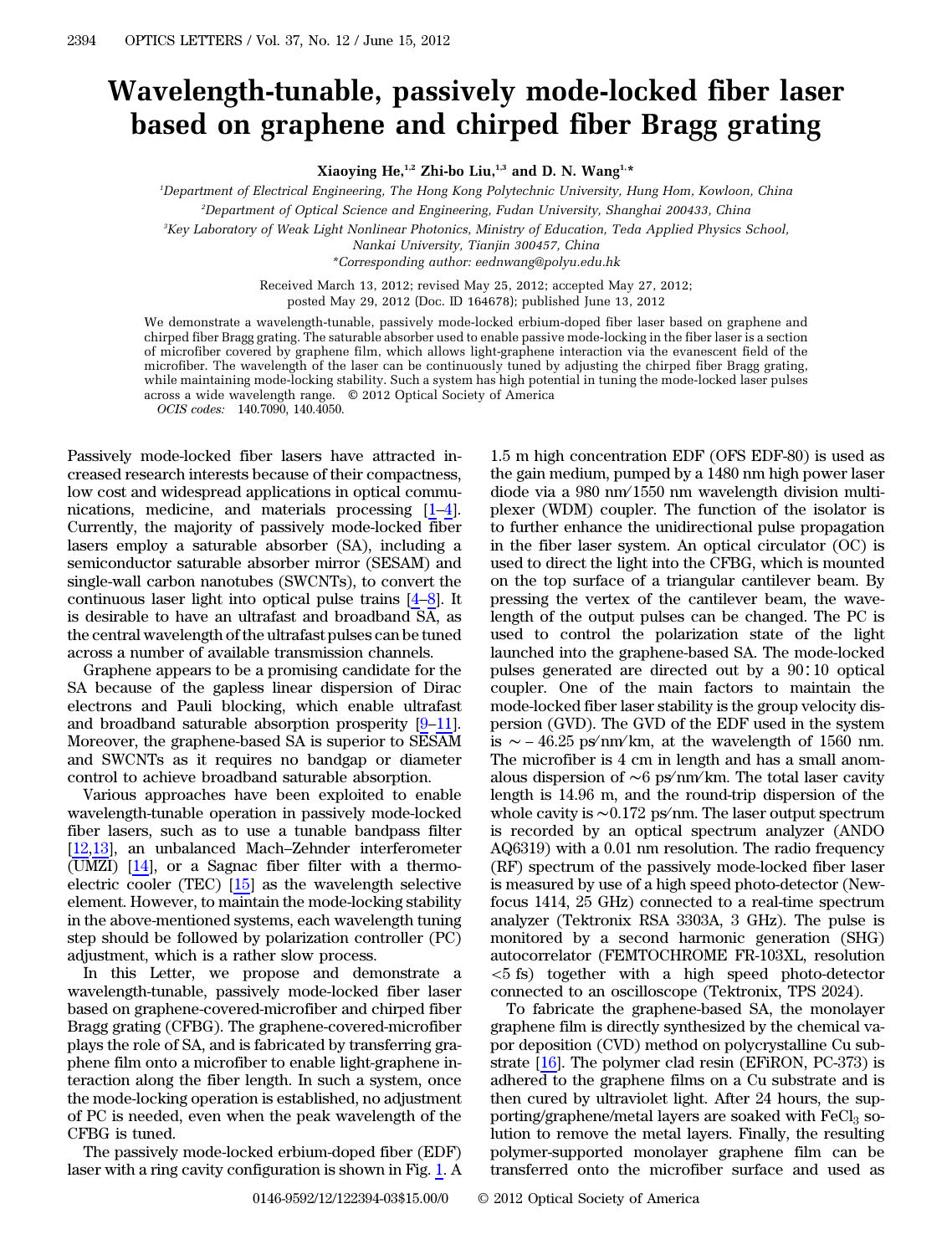<span id="page-1-0"></span>

Fig. 1. (Color online) Experimental setup of the wavelengthtunable, passively mode-locked fiber laser. LD, laser diodes; WDM, wavelength division multiplexer; EDF, erbium-doped fiber; CFBG, chirped fiber Bragg grating; PC, polarization controller.

the graphene-based SA in the fiber laser system. The microfiber with a diameter of  $\sim$ 12 μm is fabricated by use of the flame brushing method from the singlemode fiber [\[17](#page-2-10),[18\]](#page-2-11). The low loss and large evanescent field  $[19]$  $[19]$  of the microfiber enable it to be easily coupled with other nanosized optical materials such as graphene.<br>Compared to the other methods of fabricating graphene-based SA  $[9-11]$  $[9-11]$  $[9-11]$  $[9-11]$ , our approach is easy to do an with other nanosized optical materials such as graphene. Compared to the other methods of fabricating graphenea large light-graphene interaction length. Moreover, by

<span id="page-1-1"></span>

Fig. 2. (Color online) (a) Schematic structure of the graphenebased SA. (b) Raman spectra of monolayer graphene. (c) Insertion loss of the graphene-based SA.

applying pressure on an aluminum sheet placed on top of the graphene sheet, the microfiber and graphene sheet can be closely touched. The schematic structure of the graphene-based SA is shown in Fig.  $2(a)$ . A typical Raman spectrum of monolayer graphene measured by a 512 nm laser source and a 50× objective lens is displayed in Fig.  $2(b)$ . It can be observed from this figure that three peaks, D, G, and two-dimensional (2D) bands, are situated at ∼1345, 1573, and 2688 cm<sup>-1</sup>, respectively. For the monolayer graphene, the Raman 2D band is much stronger than G band with a 2D/G ratio of 1.76. The weak D band indicates a low density of defects and high crystallinity of the CVD-grown graphene. The typical modulation depth of graphene SA is ∼12.88%, the non-aturable loss is ∼7.56 dBm, and the saturation intensity is ∼48 mW∕ cm<sup>−</sup><sup>2</sup>. By use of a broadband continuous wave (CW) light source, the measured insertion loss of the graphene-based SA is varied between ∼10.5 and 9 dB, within the wavelength range between 1450 and 1650 nm, as indicated in Fig.  $2(c)$ . The variation in insertion losses of SA is due to the pressure applied on it as the large deformation of the microfiber leads to the large scattering and bending losses, which are wavelength dependent. Thus the insertion loss of SA is also wavelength-dependent.

As demonstrated in Fig.  $3(a)$ , the laser output pulse train has a period of ∼74.8 ns, which matches well with the cavity round-trip time and verifies that the laser is indeed in passive mode-locking scheme. Figure  $3(b)$ shows the RF measurement results of the laser output. The basic repetition rate is ∼27 MHz, corresponding

<span id="page-1-2"></span>

Fig. 3. (Color online) Characteristics of the wavelengthtunable passively mode-locked fiber laser. (a) Output pulse train; (b) RF spectrum, measured around the fundamental repetition rate ∼26.7 MHz over 1 MHz with 10 Hz resolution; (c) output spectra under CFBG A; (d) autocorrelation traces at different wavelengths under CFBG A; (e) output spectra under CFBG B; (f) autocorrelation traces at different wavelengths under CFBG B.